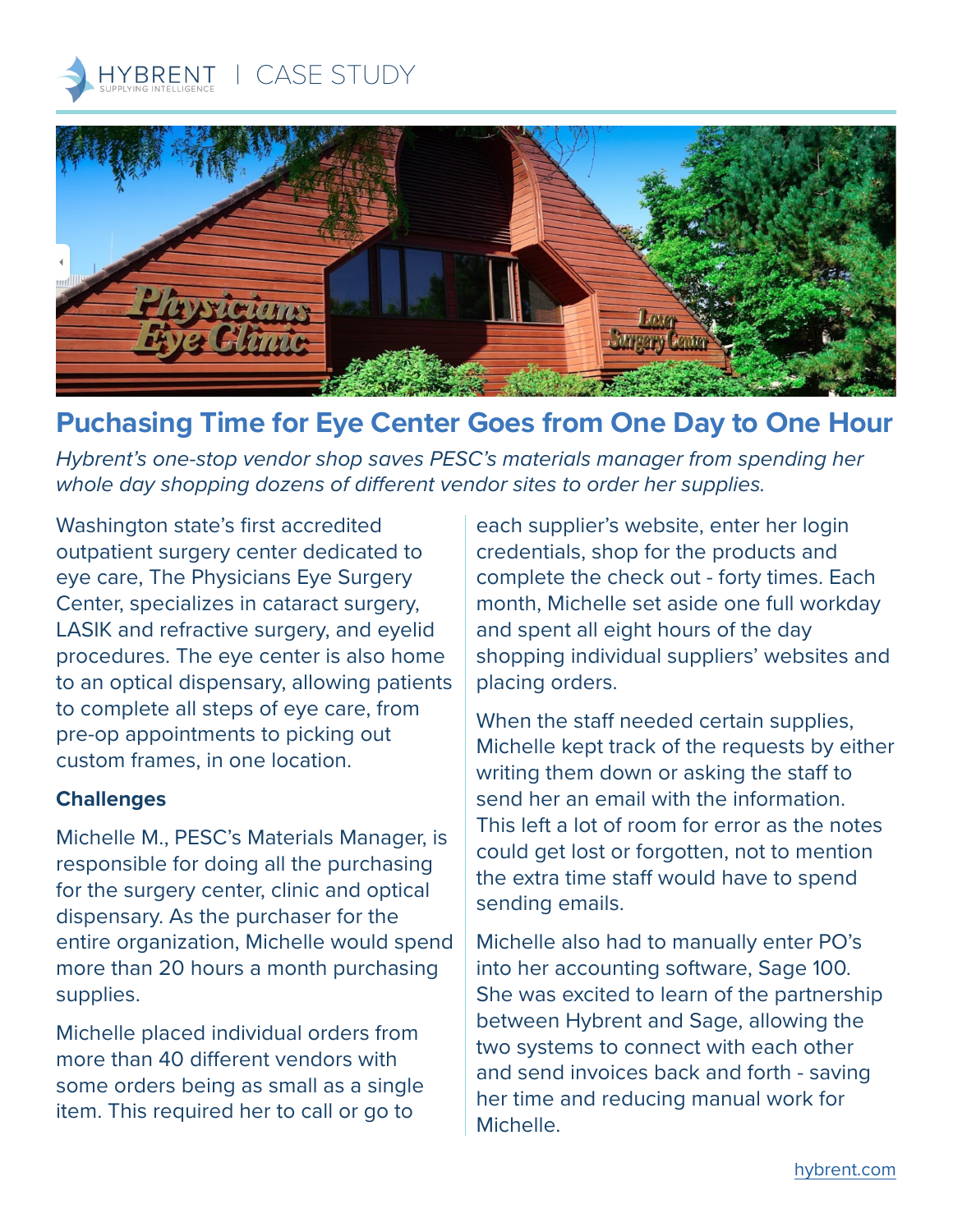## **Solution**

The implementation of Hybrent was straightforward and lasted for six weeks for PESC. Michelle and her assigned implementation specialist met weekly over Zoom to complete a list of tasks, get her site up and running and connect Hybrent with her Sage 100 software. "The connection between the invoices in Hybrent and Sage 100 make things really easy for me," Michelle said.

Michelle takes advantage of the mobile app to easily access the software on her phone. The easy to use mobile app allows her to stay connected if she's out of the office and allows her to fulfill any needs of the staff from anywhere.

She also makes use of the mobile app while in the office. "I can use my phone for quick tasks like checking tracking on a shipment. There's also times when I'm

in the surgery center and the staff will ask when they last ordered an item or about other specific product information and I can easily look up the product in the Hybrent app and give them that information."

In addition, instead of having to make notes about what supplies are needed or have clinical staff send her emails to remind her when she's back to her desk to fill an order, she can open the app and add products to her cart instantly when she becomes aware that the product needs ordered.

### **Results**

With Hybrent, Michelle no longer has to go through staff requests, check dozens of vendor websites and compare prices. The time she spends managing her entire purchasing process has decreased by 20 hours a month and on the days she

# "The connection between the invoices in Hybrent and Sage 100 make things really easy for me," Michelle said.



[hybrent.com](http://hybrent.com)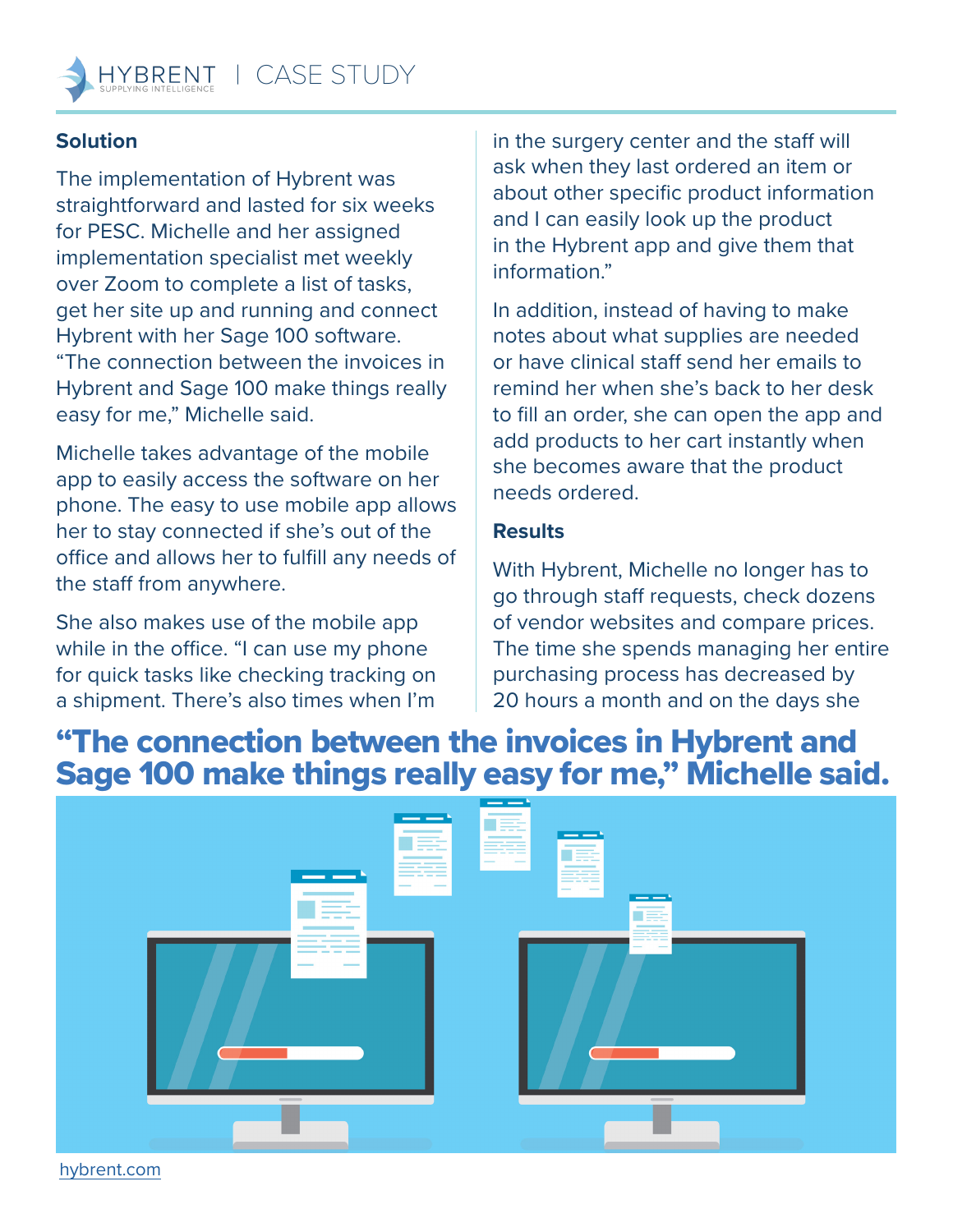

creates orders for PESC, it now takes 1 hour instead of the 8 hours she previously had to spend.

Using Hybrent, Michelle is able to quickly order multiple products from different suppliers and process the order much faster. Gone are the days of going to individual vendor sites and placing separate orders. Now, she is able to view all her vendors in Hybrent, select the proper items and complete the checkout process one time.

The software also updates inventory and stock information from select vendors. "Being able to use Hybrent's real-time interface has been really exciting. For example, the med-surg company that I order most of my supplies from has real time updates from their website so I don't have to go to the supplier's website to verify item prices or check if something is on backorder or in stock. That's been one of my favorite added features I've seen

"The reports have always been user-friendly and the functionality continues to get better and better... Hybrent is the easiest program to reconcile for a certain period of time. I just enter a period of time and the information is immediately at my fingertips," Michelle said.

over my time using Hybrent," Michelle said. "We signed on with Hybrent about 3 years ago and it's been amazing to watch the changes made to the software since I've started working with it. You are constantly trying to innovate and add new features to improve the flow and as a user, the innovation is really nice to see," Michelle continued.

"I find the invoicing module incredibly helpful," said Michelle as she explained how she uses the invoicing feature to simplify her workflow. With the integration between Hybrent and her accounting software, Michelles tedious, manual tasks were reduced and she is able to spend more time on her other duties to keep the organization running smoothly.

Another feature Michelle has enjoyed using is the reporting. "The reports have always been user-friendly and the

[hybrent.com](http://hybrent.com)